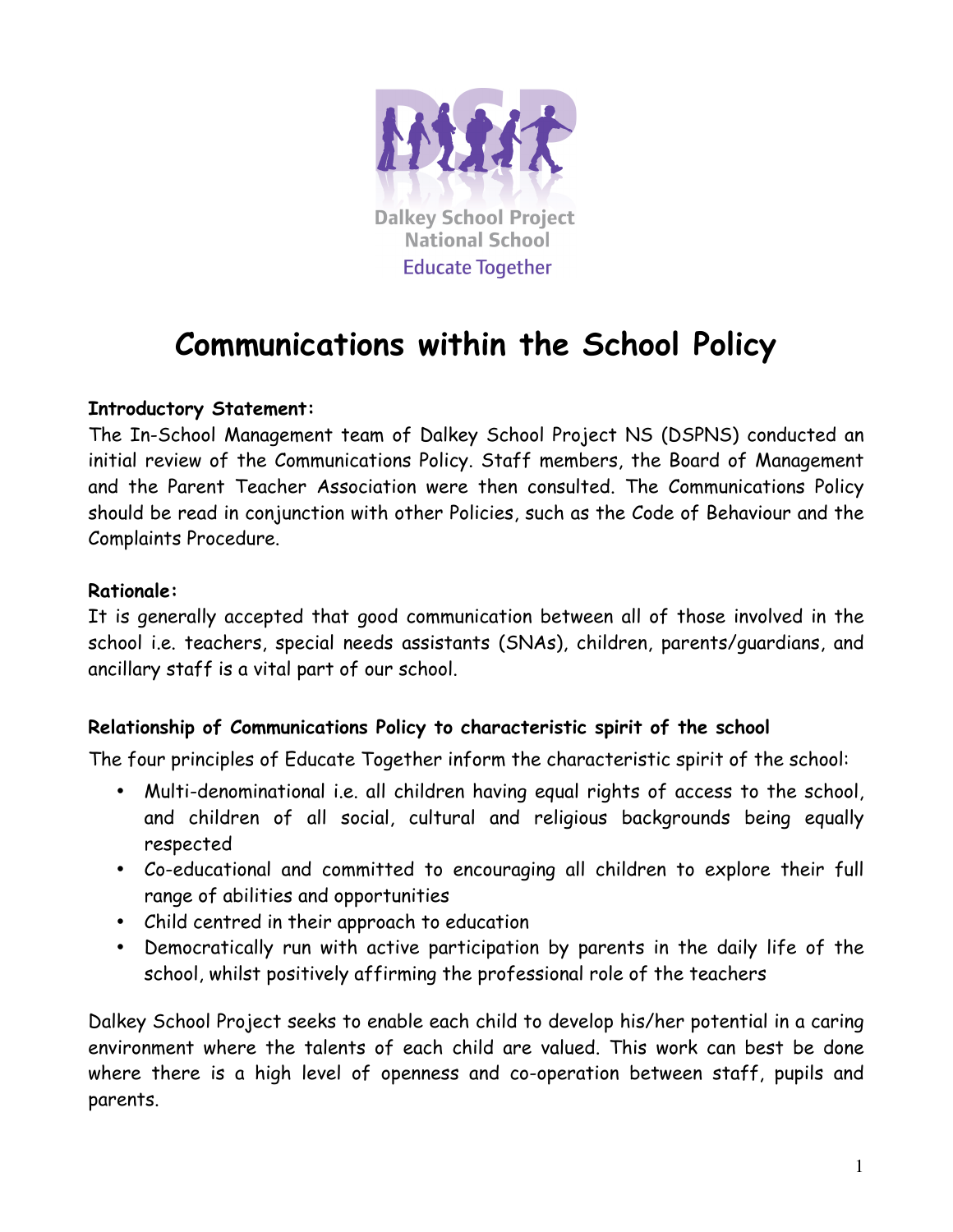# **Aims**

DSPNS aims to promote and support sound communication structures in the following areas:

- 1. Staff Communications
- 2. Communication with Parents/Guardians
- 3. Within the wider school community (Board of Management & Parent Teacher Association) and staff, parents/guardians

All members of the school community are expected to familiarise themselves with the Communication Policy. It is considered that everyone has a responsibility to make themselves aware of where and how to seek information and updates as the need arises and should seek to keep themselves informed.

# **1. Staff Communications**

- The school has adopted 'Working Together Procedures and Policies for Positive Staff Relations'. A copy is in the Principal's Office and may be downloaded from the Irish National Teachers' Organisation website.
- In addition to the formal communication that takes place during staff meetings, the Principal undertakes to make herself available to any member of staff who wishes to discuss school matters with her.
- The whiteboard in the staffroom will be used for general updates and information.
- Emails are used for circulating minutes of staff meetings and various correspondence. Cubby holes will be used to circulate hard copies where necessary.
- Principal will inform staff of emergencies, such as school closure, through text.

# **2. Communication with Parents/Guardians**

Joining the School Community: Parents of children who are new to the school receive a copy of our booklet for new parents /guardians which includes an outline of the history of the school, information on various structures within the school and points about the day to day school life. They also receive a copy of the school Code of Behaviour, Acceptable Technology Use Policy and a Calendar of the year.

# School Calendar

The Calendar outlines the dates of the three terms, mid-term breaks etc. It is issued to all parents/guardians in September and is available on the school website (www.dspns.ie).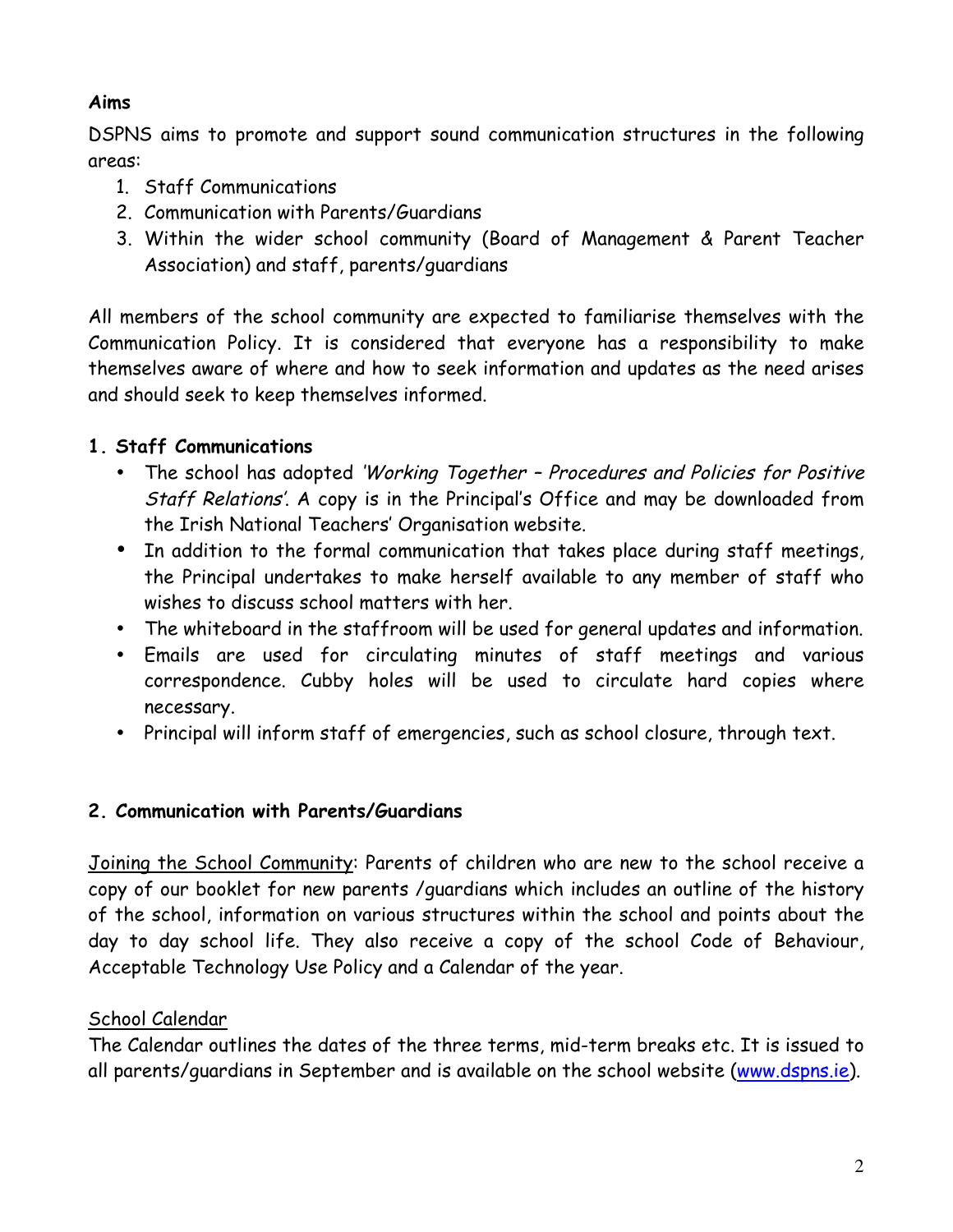# Child Progress:

All parent/teacher contact is considered to be extremely valuable in a child's education. Parents/guardians should ensure that they meet with their child's teacher at least once a year to discuss their child's progress, at a mutually convenient time.

- Individual parent/teacher meetings are held in November each year.
- Reports are issued on children's progress in all classes in June.
- Staff may use homework notebooks to communicate with parents/guardians.

## Communication with Teacher

- Class information meetings are usually held in September to provide an opportunity for parents/guardians to meet the class teacher and receive an overview of the plan for the year, structures etc.
- Informal communications between teachers and parents/guardians may take place should the need arise at drop-off/pick up time.
- Teachers are available to speak to parents/guardians by appointment. These appointments are necessary in order that the teacher may have the opportunity to make alternative arrangements for his/her class, and also may have time to gather together information about the child. Appointments can be made through the school secretary, in person at drop off/pick up time or by using the homework journal.
- Teachers may communicate with parents/guardians by phone if the need arises.

## General Communication

- Newsletters with information on events and school activities are circulated regularly and are also available on the blog section of the school website. Members of the school community are welcome to submit articles for the newsletter by email to the office info@dspns.ie
- Textaparent is used for reminders and emergency updates.
- Individual teachers may send letters pertinent to their class re class trips or events. Parents/guardians should check school bags regularly for such communications.
- Notice boards for parents/guardians are at the upstairs entrance lobby and by the  $6<sup>th</sup>$  class entrance.

# Absences

• All absences should be explained by a written note or entry in the homework journal on the first day back at school. It is suggested that if the absence is over a day or two, the school should be contacted by telephone or email.